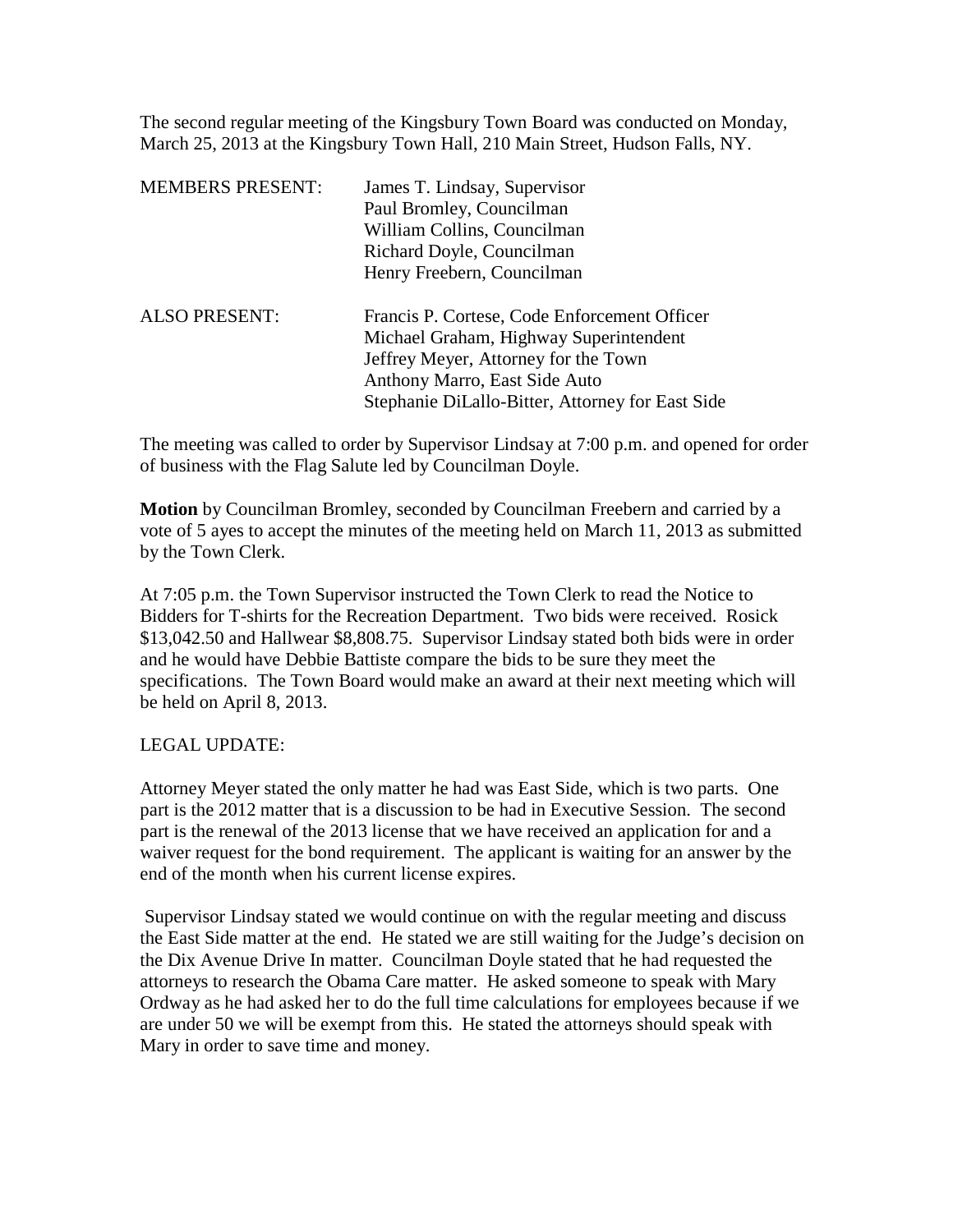Mr. Patrick Sullivan, an engineer from Highlander Engineering was present to review the proposed plans for the new highway garage building. He has gone through the basic design and development at this time. The building will consist of a 90 x 160 foot main building with a 25 x 55 ft. office area. He reviewed the floor plan with the town board members. We don't have access to municipal water at this site, so a fire separation wall has to be constructed. Councilman Bromley asked if the old style sliding fire doors were still acceptable under the current codes. He stated he is trying his best to keep cost down. The offices will have geothermal wells for heat and cooling. We are about 2 weeks away before we are ready to go out to bid. We will have a primary contract for the building and the foundations, an electrical contract, a mechanical contract and then a plumbing contract. The time frame for a response on the bids would be two weeks. He hopes to have all the contracts back in by the second week of May to determine the total cost. This facility will be about 3,000 feet larger than our current highway building.

#### REPORTS:

Sole Assessor Colleen Adamec submitted her report in writing. She gave the town board members a sample letter she will be sending out to property owners regarding combining some of their parcels into one parcel in an effort to save some tax dollars. She is working on finalizing the tax roll and conducting her fieldwork.

The Town Clerk reported we had received a report from NYS Agriculture and Markets stating they had reinspected the Animal Shelter and had given them a satisfactory mark. She had completed and certified the paperwork for the upcoming general election and sent it to the Board of Elections. She stated she was selling tickets for a fundraiser for the Community Action Angels. They are sponsoring a basketball game with the Harlem Ambassadors on April 15 at the Hudson Falls High School.

Highway Superintendent Michael Graham reported we had received two bids for the well drilling on the new highway department property. Rosick Well Drilling and Leise Well Drilling were the two companies that submitted bids. The Town Clerk and Highway Superintendent opened the bids on Friday, March 22, 2013. Rosick's bid was \$6,825.00 and Leise's bid was \$8,880.00. Leise's bid did not meet the specification as written so technically the bid could have been rejected. Superintendent Graham requested the town board to award the bid to Rosick's Well Drilling, as they were the lowest, responsive, responsible bidder for this project. **Motion** by Councilman Bromley, seconded by Councilman Freebern and carried by a vote of 5 ayes awarding the well drilling bid to Rosick's Well Drilling. Councilman Bromley and Superintendent Graham will complete the paperwork for the prevailing wage contract.

Supervisor Lindsay reported he had received a letter from Kathy Varney regarding the Complete Streets resolution the town board had passed. Superintendent Graham stated we received \$6,000 from this program and he used the money to purchase signs at the community pool for pedestrian crossings and on Franklin Street white fog lines were installed to keep cars in their lanes and pedestrians on the side of the road. They also purchased a radar sign to be used on various roads in the town.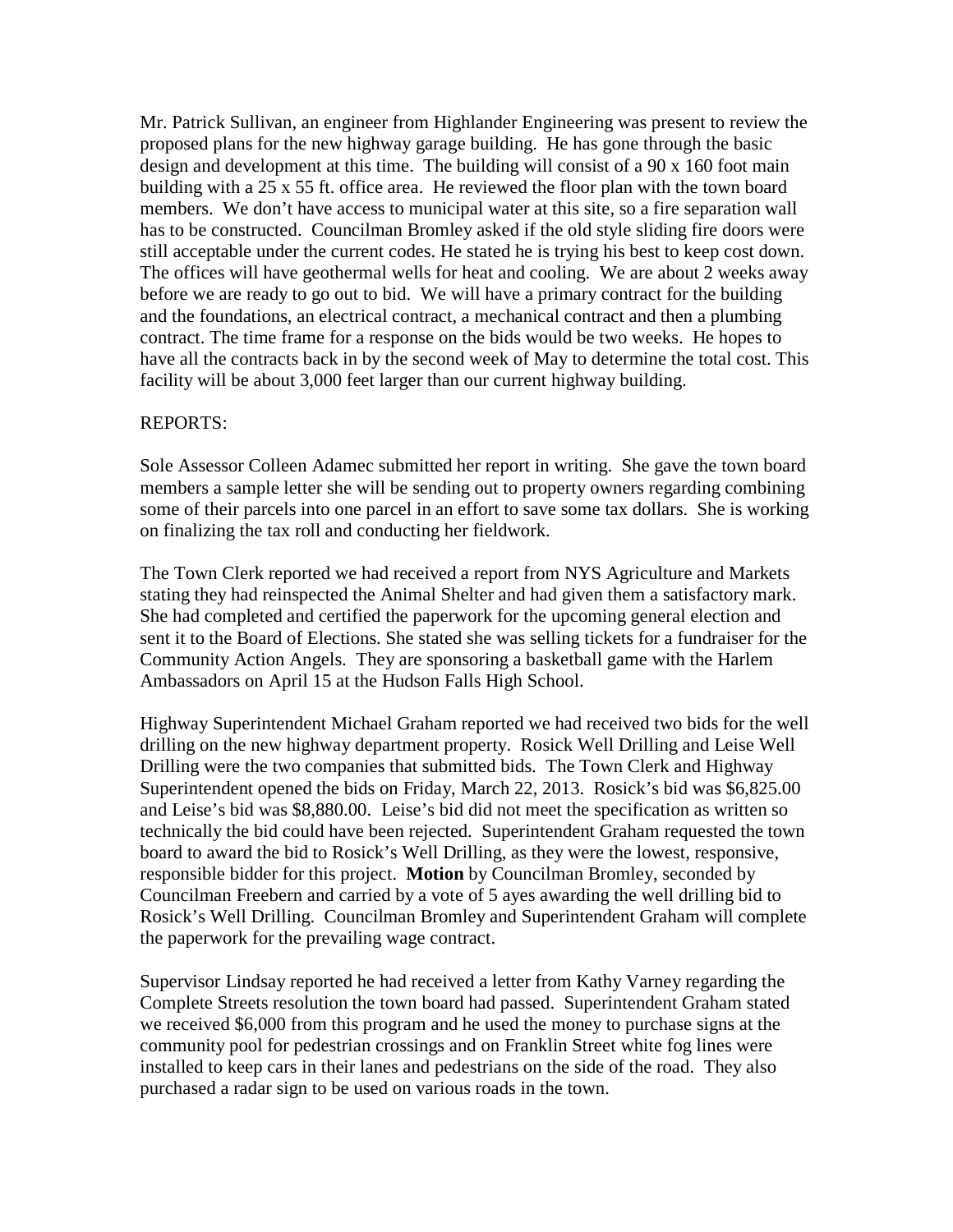Councilman Doyle reported the department heads have submitted some information for the website and Mr. Darfler has made some corrections. He thanked the Town Clerk for working on this matter with Mr. Darfler.

Supervisor Lindsay stated that the Recreation Director, Debbie Battiste, has written a letter to Mrs. Webster about the softball problem she spoke with the town board about at last meeting. She will be working to alleviate this problem.

#### WRITTEN REPORTS:

On a **motion** by Councilman Freebern, seconded by Councilman Doyle and carried by a vote of 5 ayes accepting the reports of certain town officers for the month of February as follows:

|                                        | Code Enforcement Officer: No. Permits 3; Site Plan 1; Total Fees \$468.00.                                                                                                                           |
|----------------------------------------|------------------------------------------------------------------------------------------------------------------------------------------------------------------------------------------------------|
| Dog Control Officer:                   | Complaints/Calls 17; Seizures 3; Unlicensed dogs 12;<br>Dogs Euthanised 0; Summons issued 0; dog bites<br>Investigated 1; dangerous dog complaints 0;<br>Miles 116                                   |
| Town Clerk:                            | Paid to EnCon \$150.23; Paid to Supervisor \$6327.86;<br>Paid to NYS Dept. of Health \$45.00; Paid to Village of<br>Hudson Falls \$44.00; Paid to Ag and Markets for<br>Population Control \$108.00. |
| Town Comptroller: Dec.<br>Jan.<br>Feb. | Receipts \$123,340.90; Disbursements \$351,789.41<br>Receipts \$1,803,552.45; Disbursements \$330,239.16<br>Receipts \$64,604.23; Disbursements \$382,804.76                                         |
| Town Justice:                          | Fees Collected \$8,093.50                                                                                                                                                                            |

## PUBLIC COMMENTS:

Mr. Dennis Kelly of County Line Road asked about the bond RWS Manufacturing was supposed to post and why were they pouring cement today. Attorney Meyer stated he couldn't tell him much due to the court action, but the voluntary shutdown is related to the shaving process not the site approval. They are doing the construction work at their own risk. He feels this is no different than a work stoppage. Supervisor Lindsay stated the town board would be having a discussion in executive session regarding this matter.

Code Enforcement Officer Cortese had nothing to report.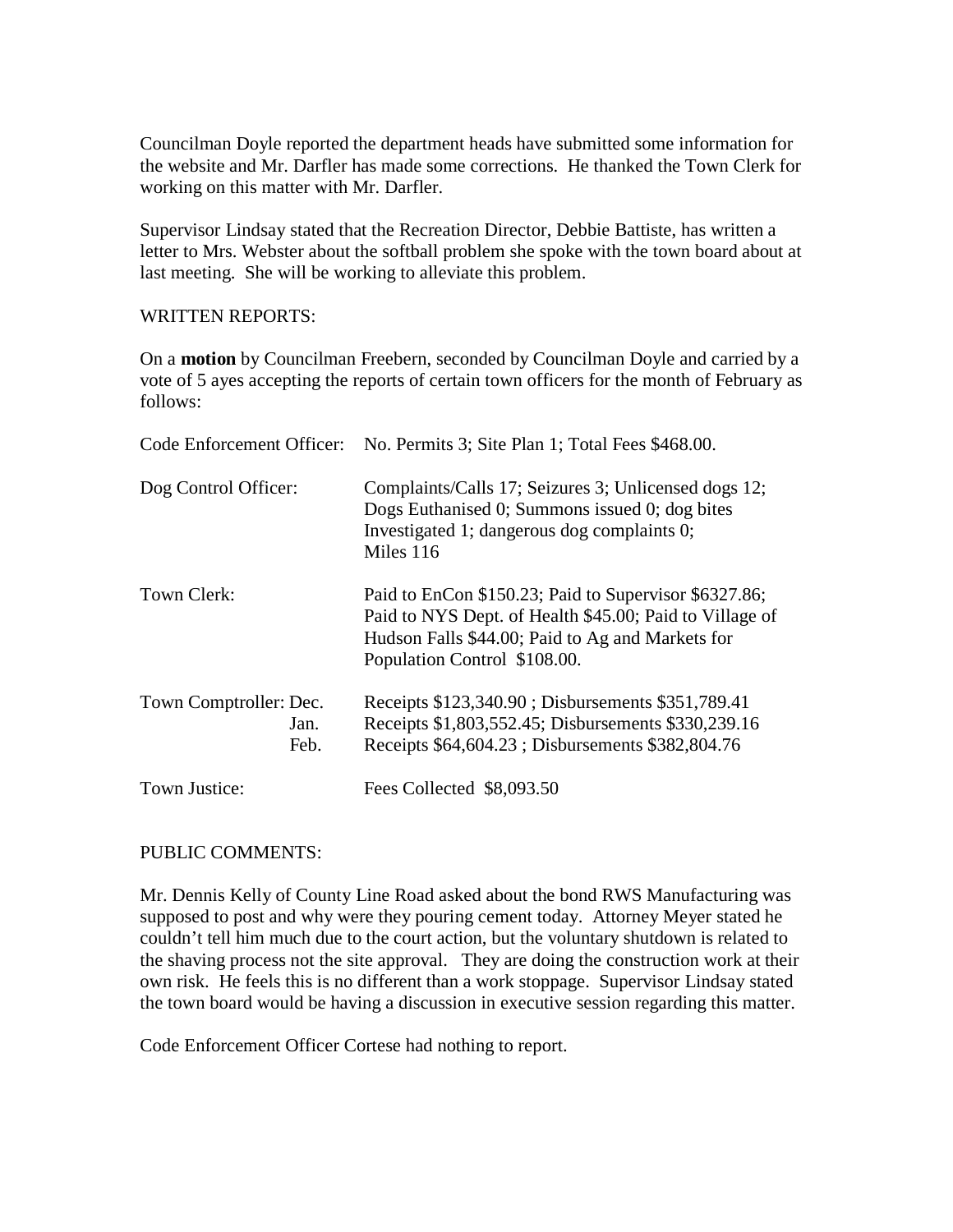Supervisor Lindsay stated the next order of business is discussion about East Side Auto. We have two issues to discuss. One issue is regarding the lapse of insurance during 2012 license period and the second issue is the license renewal application for 2013 with a request for a waiver.

Anthony Marro and his attorney Stephanie Bitter were present. The license renewal application was submitted to the town clerk on March 11, 2013. East Side has fallen on some difficult times last year resulting in the letter of credit not being obtained and a lapse in their insurance. East Side has paid a premium on a month-to-month insurance policy and has applied for bonds, but to date, have not been successful. Mr. Marro has agreed to place a limited security interest on his personal residence. There were some title difficulties discovered and corrective measures have been made. East Side has a future here and they are trying to correct their past by moving forward. The downturn in the economy has brought the financial problems East Side is experiencing.

Supervisor Lindsay stated he would like to come to a mutual solution to this problem but the town cannot get involved in owning real estate. The 2013-2014 insurance issue has been solved. A discussion was had.

**Motion** by Councilman Doyle, seconded by Councilman Freebern and carried by a vote of 5 ayes to enter into Executive Session at 8:07 p.m. to discuss the East Side matter. The Town Clerk and Code Enforcement Officer were invited to attend.

**Motion** by Councilman Freebern, seconded by Councilman Collins and carried by a vote of 5 ayes to go out of Executive Session at 9:05 p.m.

At this time, the Attorney for the Town and the town board reviewed the short form EAF. **Motion** by Councilman Collins, seconded by Councilman Freebern and carried by a vote of 5 ayes declaring a negative declaration on this project.

# **TOWN BOARD OF THE TOWN OF KINGSBURY COUNTY OF WASHINGTON, STATE OF NEW YORK**

Resolution No. 5 of 2013 Adopted March 25, 2013

Introduced by **Councilman William Collins** who moved its adoption

Seconded by **Councilman Henry Frebern**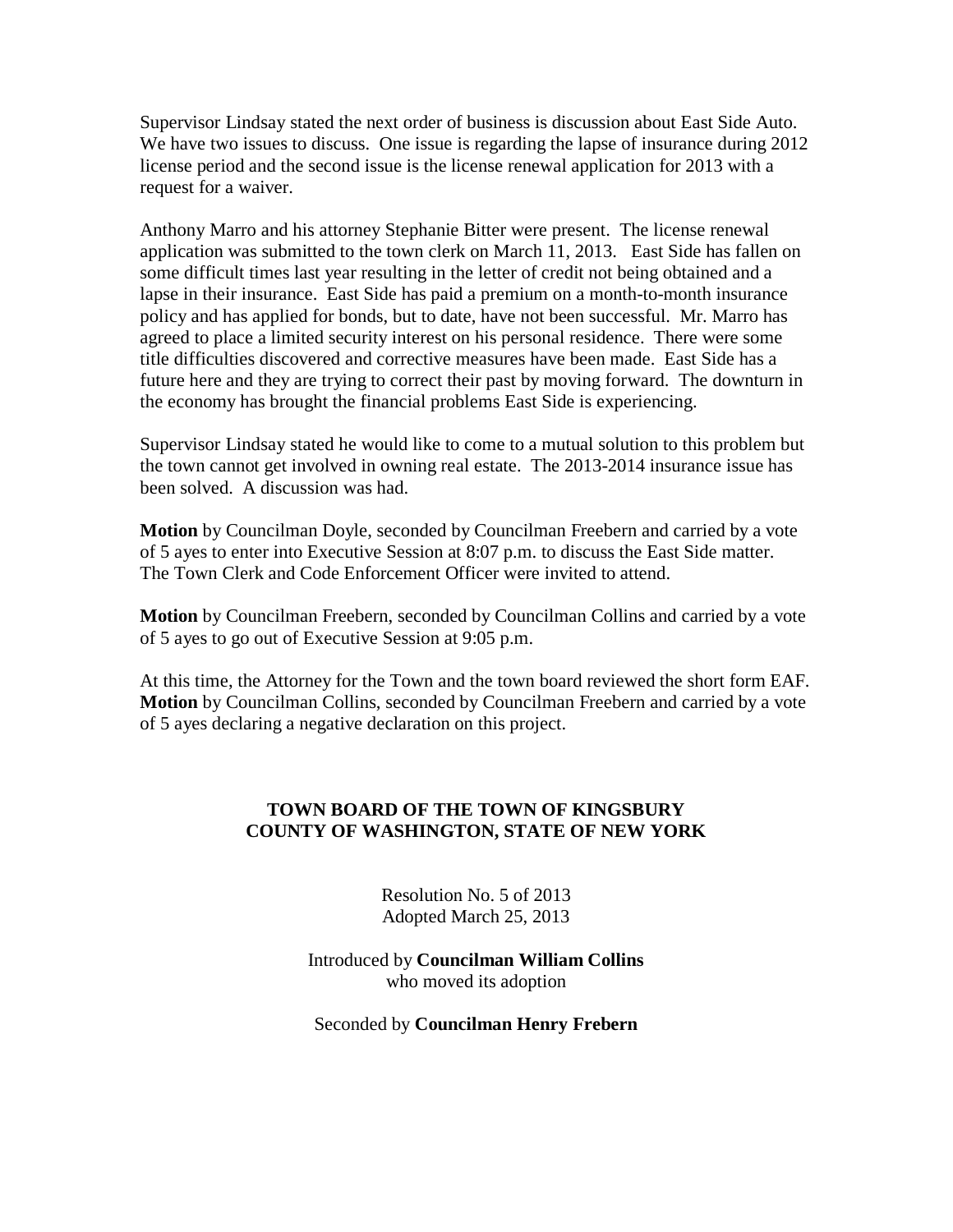# **RESOLUTION APPROVING JUNKYARD LICENSE RENEWAL APPLICATION OF EAST SIDE USED AUTO PARTS**

**WHEREAS**, pursuant to Chapter 55 of the Code of the Town of Kingsbury, Section 10 of the Municipal Home Rule Law, and Section 136 of the General Municipal Law, the Town Board of the Town of Kingsbury (the "Town") has the authority to license and regulate junkyard facilities; and

**WHEREAS**, by materials originally submitted on April 23, 2009 Eastside Used Auto Parts and Equipment Inc. and Eastside Metals and Recycling, Inc. (collectively hereafter "Applicant") applied for a Junkyard License and a Scrap Processor License for a facility at 2323 NYS Route 149 (the "Site"); and

**WHEREAS**, on June 4, 2009 the Applicant received a license to operate a Junkyard and Scrap Processing Facility at the Site, which expires annually on March 31; and

**WHEREAS**, the Applicant continues to make certain site modifications, which have all been approved by the Planning Board and appear on the site plan drawings submitted by the Applicant, prepared by Jarrett Engineers, PLLC, last revised December 14, 2011; and

**WHEREAS**, the Applicant has submitted the required renewal application materials found in Section 13 of the Junkyard Regulation and Licensing Law, along with all of the materials submitted by the Applicant for the original license shall be considered in reviewing this matter and hereafter referred to collectively as the "Application"; and

**WHEREAS**, the Town Board has conducted an uncoordinated review under the State Environmental Quality Review Act (hereafter "SEQRA"), reviewed the potential environmental impact of the renewal application and issued a negative declaration upon concluding their review; and

**WHEREAS**, upon due consideration, the Town Board is prepared to review the renewal application and make a final determination thereon in accordance with Sections 8, 9, and 13 of the Junkyard Regulation and Licensing Law of the Town of Kingsbury.

**NOW THEREFORE BE IT RESOLVED** by the Town Board of the Town as follows:

Section 1. Licensing Standards.

a. Ownership and control: The Applicant shall provide proof of legal ownership or the right to use the property for a junkyard proposed during the license period.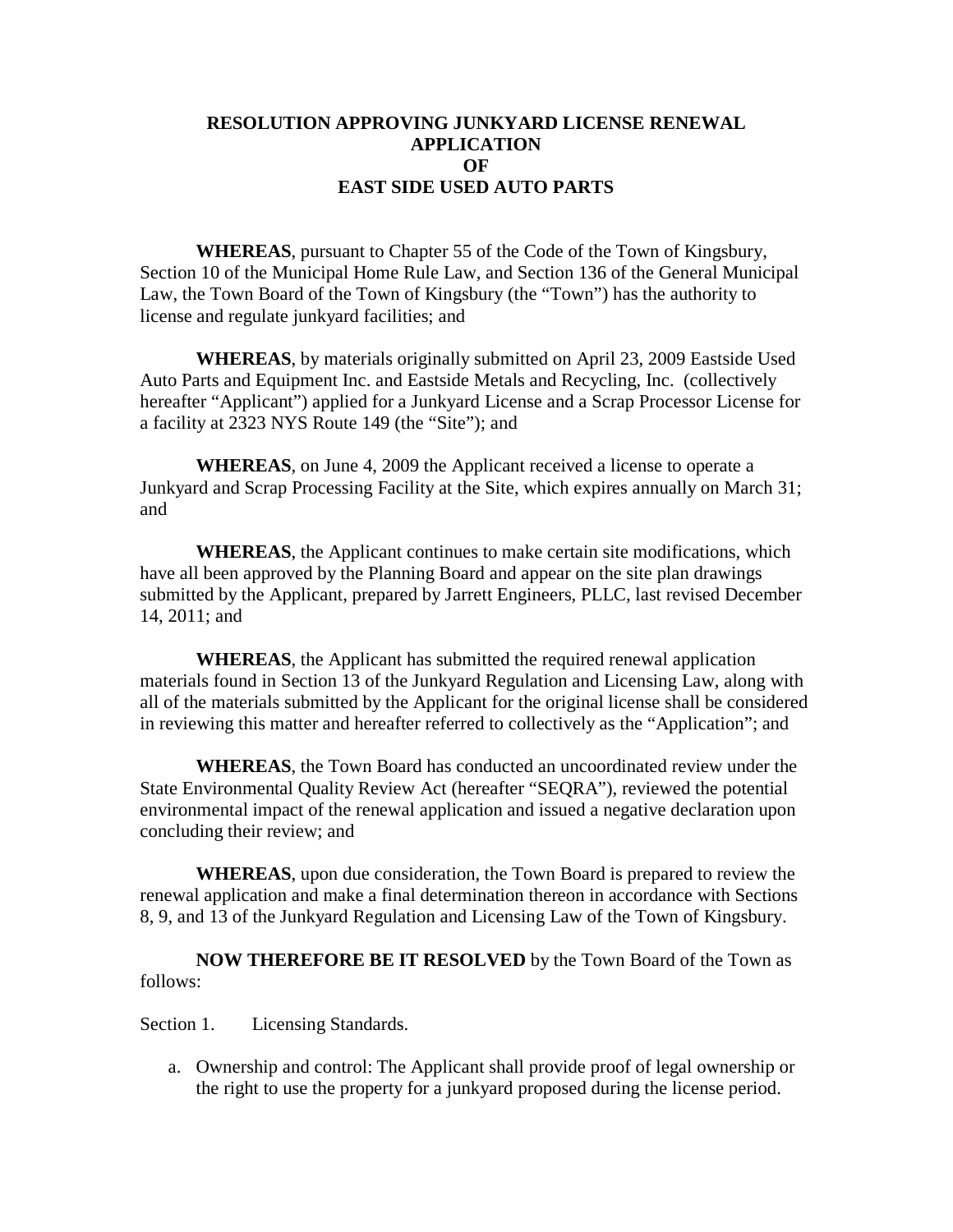The Applicant has provided a copy of the deed evidencing ownership of the property by a Limited Liability Company owned by the same members as those applying for the license. Additionally, a lease has been provided allowing the Applicant to operate the junkyard facility on Site.

b. Location: The location must be suitable to the safe operation of the junkyard facility. The following shall be taken into account: the nature and development of surrounding property, such as the proximity of churches, schools, hospitals, public buildings or other places of public gathering; and whether or not the proposed location can be reasonably protected from affecting the public health and safety by reason of offensive or unhealthy odors, smoke, noise, dust, or other pollution. The following shall also be taken into account: the available site access to the proposed location, whether the transportation infrastructure is sufficient to provide ingress and egress to the proposed site, as well as accommodating for the increase in scope and intensity of the traffic. No license shall be issued without obtaining a certificate of zoning compliance as provided for in this law.

The Applicant has established the proposed Site is in compliance with the Zoning Ordinance for the Town of Kingsbury and has obtained a certificate of zoning compliance. Impacts to such properties will be further minimized by the physical distance separating the proposed operations and by the Planning Board's careful review of the site plan. The location and proposed site shall minimize any potential impact provided the Site is completed as designed and approved by the Planning Board.

The Applicant has affirmed to have completed Phase I of the Site Plan, and submitted as-built construction plans prepared by Jarrett Engineers, PLLC, certifying to the same. The Town Board has required an independent engineer retained at the Applicant's expense to evaluate the site to confirm the commercial development has been completed in accordance with the plans. To date, there remain outstanding issues relative to the stormwater and discharges on site, these details must be resolved by the Town retained engineer and the NYS Department of Environmental Conservation as part of the Applicant's existing Stormwater Pollution Prevention Plan and pending Industrial Discharge Permit.

c. Aesthetic: A clean, wholesome and attractive environment has been declared to be of vital importance to the general welfare of the town citizens. Consideration shall be made to whether the proposed location can be reasonably protected from having an unfavorable effect thereon. Pursuant thereto, special attention shall be made collectively to the type of road servicing the junkyard or from which the junkyard may be seen, the natural or artificial barriers protecting the junkyard from view, the proximity of the proposed junkyard to established residential and recreational areas or main access routes to the site, as well as the reasonable availability of other suitable sites for the junkyard.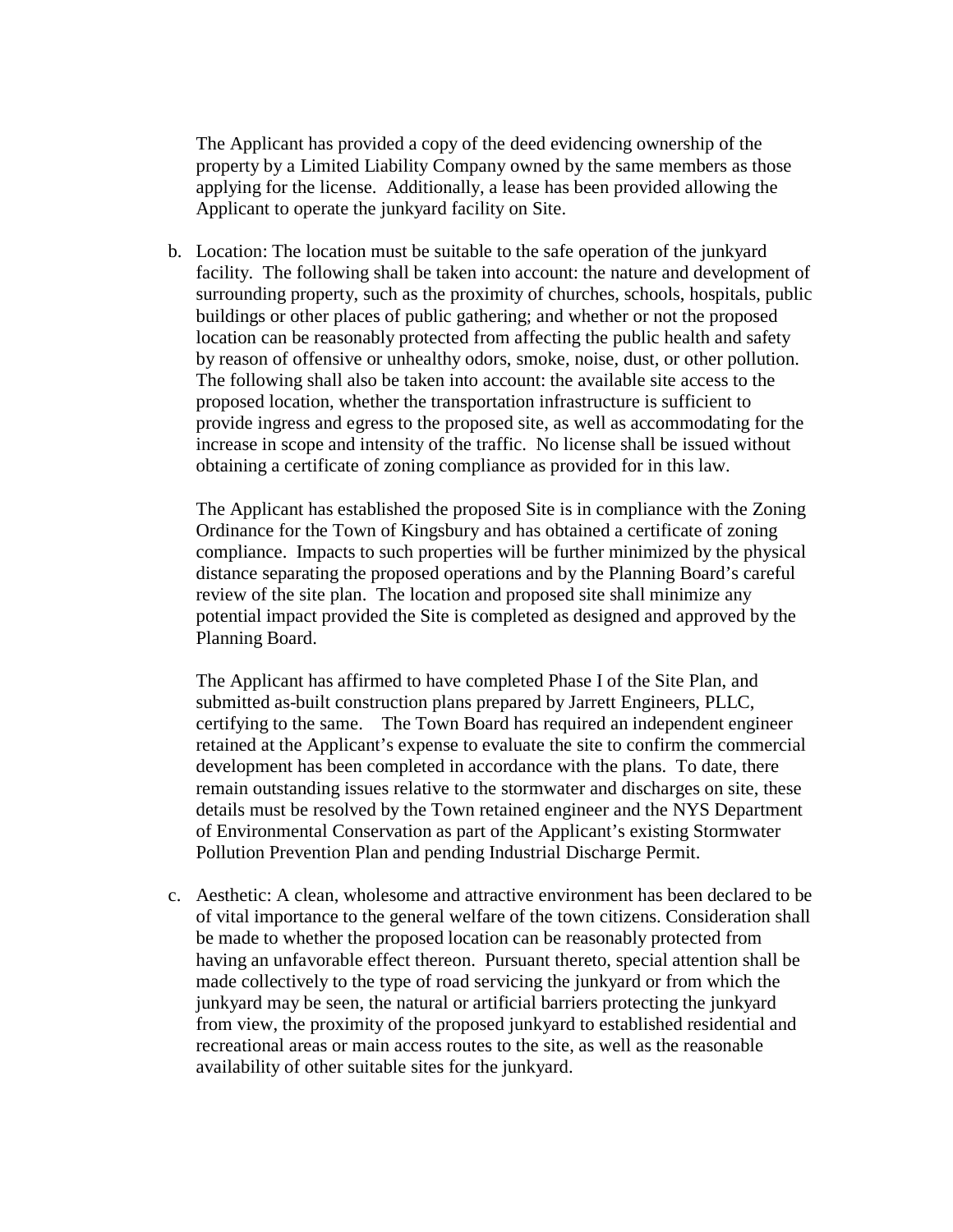The Town previously reviewed and approved the aesthetic components of the Application, provided they are completed in accordance with the approved plans as amended and approved, by Town Board resolution on May 24, 2010, which will adequately screen the facility and should minimize any visual impact. The Planning Board previous reviewed the addition revisions to the approved site plan whereby the Applicant received permission to store certain metals behind the Auto Processing Building and around the perimeter of the Metals building as depicted on the approved site plan, as revised.

d. Compliance history: The Applicant's history of compliance shall be considered with any federal, state or local law or any of the following: Section 136 of the NYS General Municipal Law, Articles 6 or 6-C of the NYS General Business Law, Section 415-a of the NYS Vehicle and Traffic Law, any applicable provision of the NYS Environmental Conservation Law, or any regulations promulgated pursuant to said laws.

The Applicant's compliance history was well documented in the original license, therein the years of violations and non-compliance were all clearly set out. Due to the years of non-compliance the Town Board has previously adopted a zerotolerance policy towards the Applicant and the Site.

The previous license year the Applicant was issued notices of violations and orders to remedy for failing to comply with the Financial Security requirements contained in Section 14 of the Junkyard Law, which are currently still pending. Specifically, the Applicant failed to maintain pollution liability insurance of at least \$5 million per occurrence and \$5 million in the aggregate for the term of the license period, by allowing the coverage to lapse in October 2012 and failing to notify the Town, as required by the Junkyard Law and their Junkyard License. Furthermore, the Applicant operated without having the financial security in place for the closure and environmental site assessment as required by the Junkyard Law and their Junkyard License. Both of these lapses are inexcusable and individually grounds for the immediate revocation of their Junkyard License. Based on the past history, the Town Board will not permit the operation, acceptance, or processing of scrap or junk at the Site until the requisite financial security has been provided.

On May 17, 2012, the NYS Department of Environmental Conservation issued the Applicant a Notice of Violation relative to a spill on the site and noted eleven additional findings of fact and violations. Moreover, the DEC also performed a compliance inspection on December 11, 2012 and five additional non-compliance issues. These are all serious concerns of the Town and speak to the importance of the Financial Security requirements found in section 14 of the Junkyard Law.

Town Board will continue the zero-tolerance policy towards non-compliance at the Site. Due to the foregoing, failure to comply with any State, Federal or Local laws will not be tolerated. The Applicant shall keep the Town Board informed as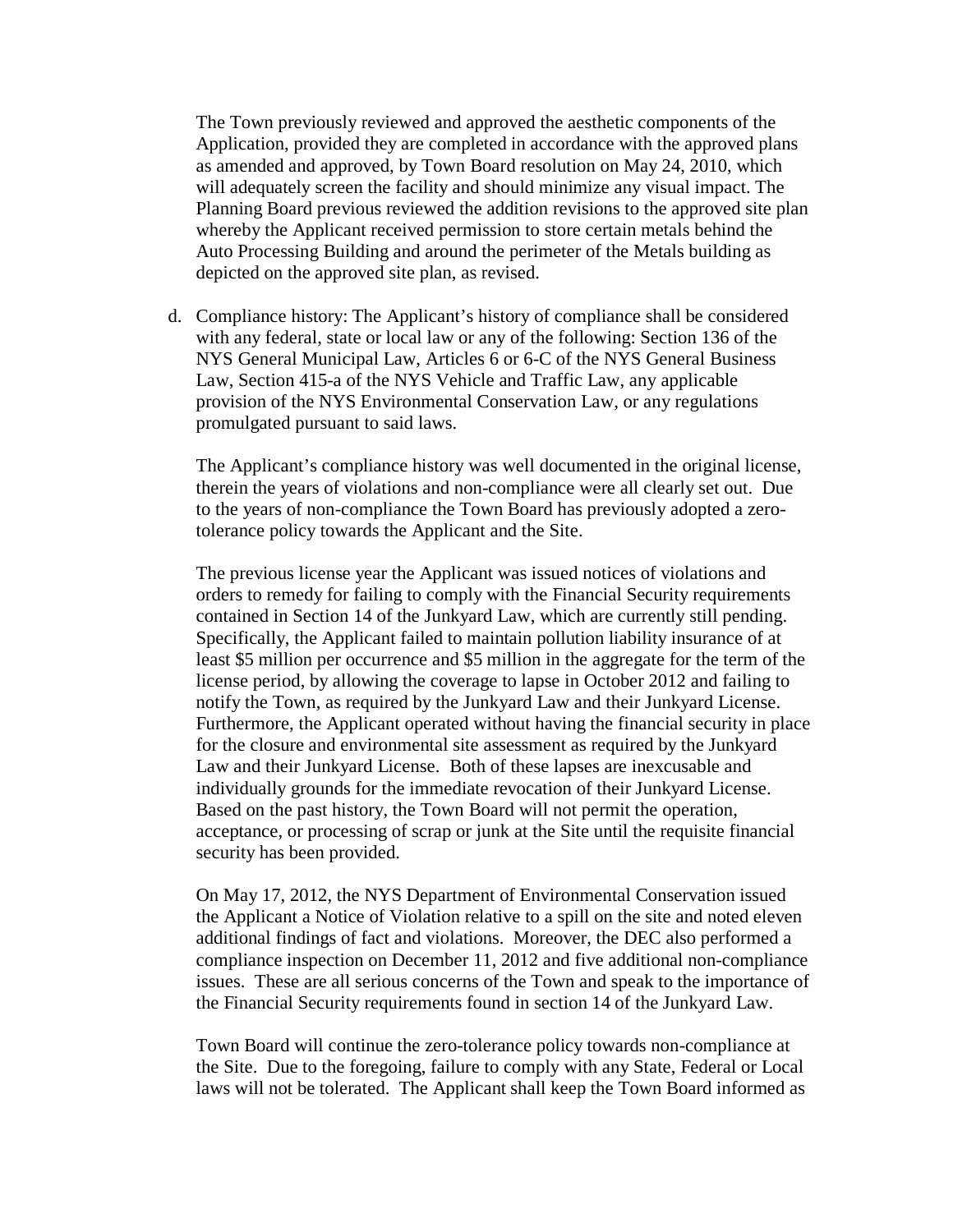to the status of the pending DEC actions relative to the site.

### Section 2. Approval.

In consideration of the suitability of the junkyard at the proposed location, the ability to comply with the licensing standards, regulations and requirements of the Junkyard Regulation and Licensing Law, and other reasonable regulations, the Town Board hereby approves the license to operate the facility in accordance with Phase 1, subject to the conditions set forth below.

## Section 3. Conditions.

Based on all of the foregoing, and all of the evidence and materials submitted by the Applicant, the License for operating a Junkyard, and to operate as a Scrap Processor are hereby approved with the following conditions:

- a. This license is expressly conditioned upon confirmation that Phase 1 Record Plan, prepared by Jarrett Engineers, PLLC, as last revised on December 14, 2011, is an accurate depiction of the site with Phase I completed and the issuance of the Certificate of Occupancy. The confirmation required shall be in the form of a written approval from a duly licensed engineer. All costs associated with this review and approval shall be borne by the Applicant.
- b. No loaded trucks or product shall be left overnight outside of the fenced storage area.
- c. No product can be stockpiled outside of the fenced open storage, an enclosed structure, or as indicated on the approved revised site plan dated, December 14, 2011.
- d. Un-drained junk motor vehicles shall not be stored and/or stockpiled on Site.
- e. No junk motor vehicles shall be stored or processed on site until the Town Clerk has received copies of all applicable Municipal, State or Federal permits and/or approvals.
- f. No junk motor vehicles shall be stored or processed on site until the Emergency Access Road has been completed to meet the requirements of the Fire Department for emergency access.
- g. The terms of the Applicant's Site Plan approval, original license, subsequent renewals and all conditions attached therein, shall be conditions of this license renewal.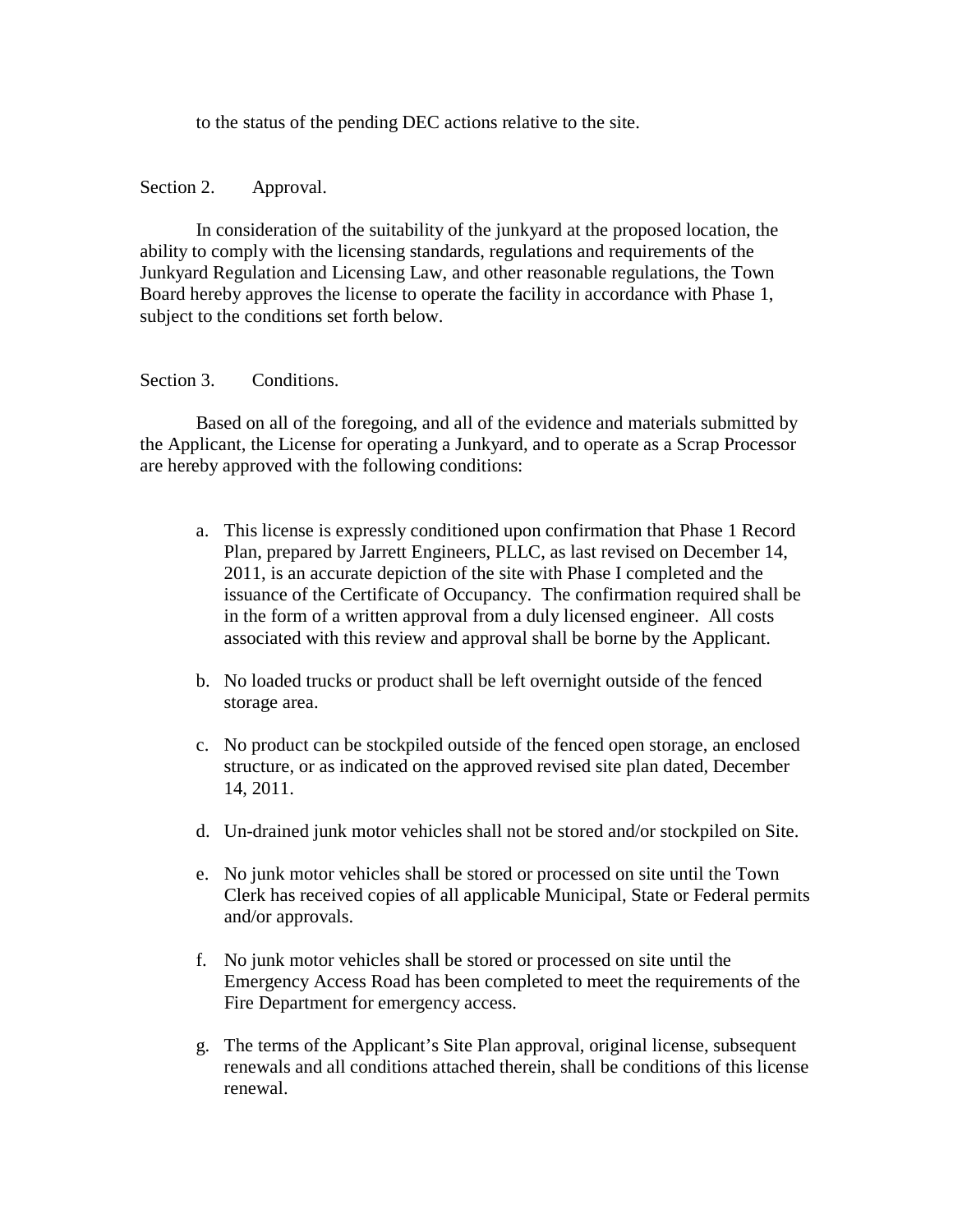- h. Any changes or amendments to the original site plan approval, as amended by the record document submitted by Jarrett Engineers, PLLC last revised on December 14, 2011, or the addition of any new use at the Site shall require an amendment to this license.
- i. This license shall expire on March 31, 2014 pursuant to the Junkyard Regulation and Licensing Law.
- j. The environmental indemnity insurance shall be renewed with the Town being listed as an additional insured and the Applicant's affirmation that in the event they fail to make a monthly insurance payment, or the policy is changed in any way, or cancelled, to Town shall be provided written notice. The Applicant shall be responsible for having the Insurance Agent or underwriter submit monthly proof that the premium has been paid and the policy remains in effect. The final terms of the policy shall be approved by the Town's Attorney or the Town's insurance agent. Failure to comply with the insurance provision shall result in the immediate and automatic revocation of the licenses.
- k. The bond or letter of credit required pursuant to section 14 (A) of Junkyard Regulation and Licensing Law shall be reinstated in an amount not less than Twenty Thousand Dollars (\$20,000.00). The Applicant shall submit in an amount not less than Ten Thousand Dollars (\$10,000.00) on or before April 1, 2013. If the Applicant fails to submit the financial surety, they shall immediately cease all operations, accepting or processing any junk or scrap at the Site unless and until the financial surety is in place in a form acceptable to the Town. The Applicant shall submit the full Twenty Thousand Dollars (\$20,000.00) on or before May 1, 2013. If the Applicant fails to submit the full financial surety, they shall immediately cease all operations, accepting or processing any junk or scrap at the Site unless and until the financial surety is in place in a form acceptable to the Town. Failure to comply with the financial surety provision shall result in the immediate and automatic revocation of the licenses.

## AYES

James T. Lindsay, Supervisor X Paul Bromley, Councilman X, with reservation William Collins, Councilman X Richard Doyle, Councilman X Henry Freebern, Councilman X